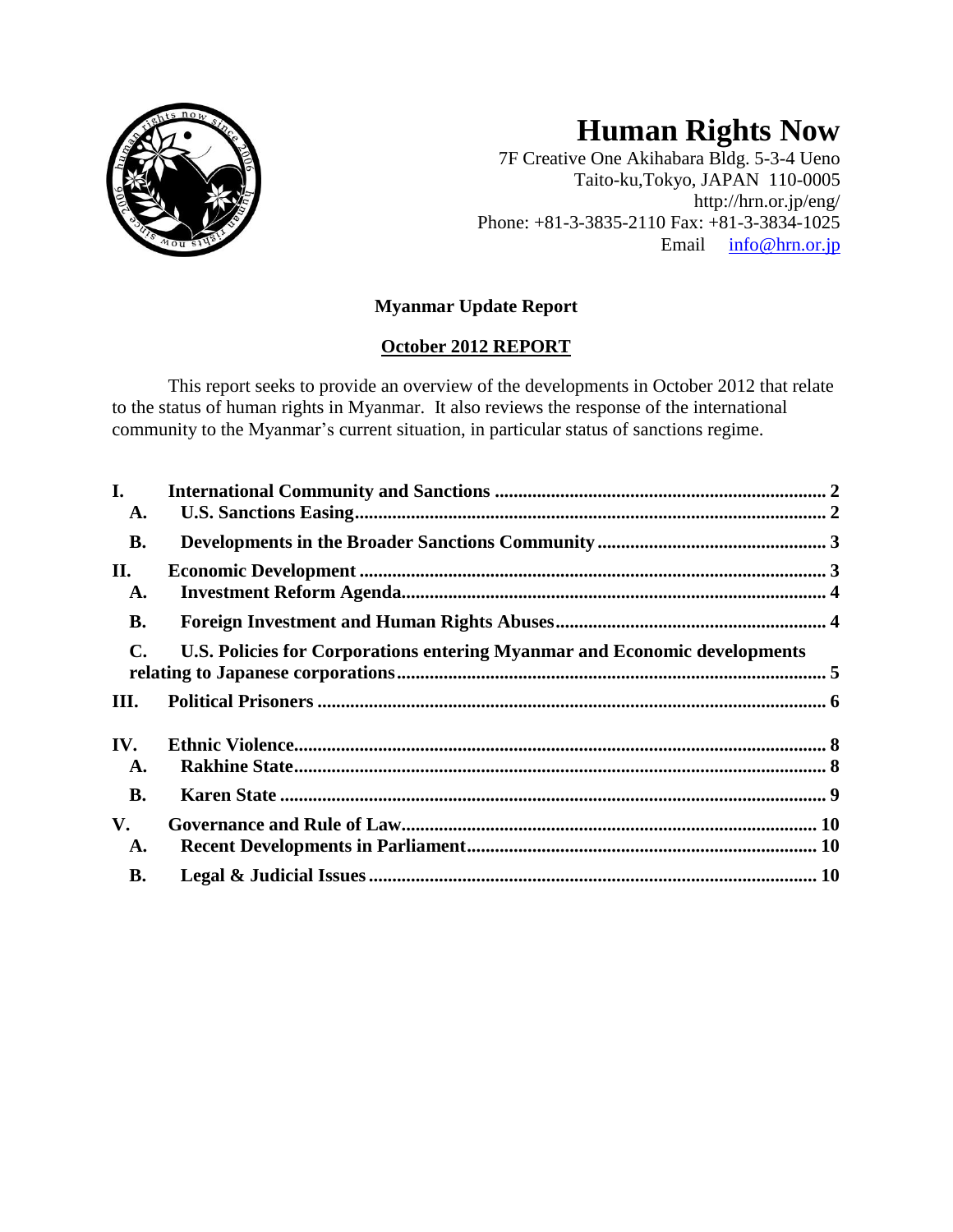#### <span id="page-1-0"></span>**I. International Community and Sanctions**

Extraordinary democratic reforms have swept across Myanmar since President Thein Sein came to power in March 2011. In response to Myanmar's reform efforts, a wave of nations have relaxed or eliminated sanctions against the impoverished Southeast Asian nation, providing Myanmar an opportunity for greater diplomatic and economic engagement. While the Myanmar government has taken promising steps towards democracy, including the initiation of ceasefire talks with ethnic militias, the release of hundreds of jailed political prisoners, and a dialogue with the National League for Democracy (NLD), recent events demonstrate the fragility of Myanmar's reform process.

#### **A. U.S. Sanctions Easing**

<span id="page-1-1"></span>In October 2012, coinciding with the visit of a senior U.S. Treasury official, Deputy Secretary of Treasury Neal S. Wolin, the U.S. announced the lifting of sanctions and restrictions on financial institutions lending to Myanmar. Prior U.S. legislation and other executive branch actions laid the groundwork for this change. The easing of financial sanctions immediately cleared the way for a landmark \$80 million grant by the World Bank. Wolin also met with President Thein Sein, allegedly discussing the removal of all sanctions by the US.

According to the U.S. Treasury and Embassy in Rangoon, on October  $25<sup>th</sup>$ :

Deputy Secretary of Treasury Neal S. Wolin concluded two days of meetings with senior government officials, parliamentarians, and presidential advisors in Naypyitaw. Deputy Secretary Wolin held substantive and productive discussions with President Thein Sein; Lower House Speaker Thura Shwe Mann; Minister of the President's Office Soe Thein; Finance Minister Win Shein; Central Bank Governor Than Nyein; parliamentarian and political party leader Aung San Suu Kyi; and advisors to President Thein Sein.

Deputy Secretary Wolin discussed ways in which the United States can support continued economic reform in Myanmar, particularly through assistance to develop Myanmar's financial sector and improve public financial management. Deputy Secretary Wolin urged the Burmese government to continue progress on improving transparency in the country's banking, enforcement and tax policy and administration. He welcomed the Burmese intention to reform and develop the country's financial sector and noted that the Treasury Department looked forward to assisting in this process. He also encouraged the government to continue strengthening human rights and democracy.

The Deputy Secretary's trip **follows the Administration's implementation of new legislation** signed by President Obama that will provide the **United States with flexibility to vote in support of worthwhile financial assistance programs for the country that will be carried out by international financial institutions (IFI) such as the World Bank and Asian Development Bank**. 1

Echoing the above, the U.S. Treasury Department further stated that:

The Deputy Secretary will also explore ways in which the Treasury Department can provide technical assistance to help local authorities build capacity in areas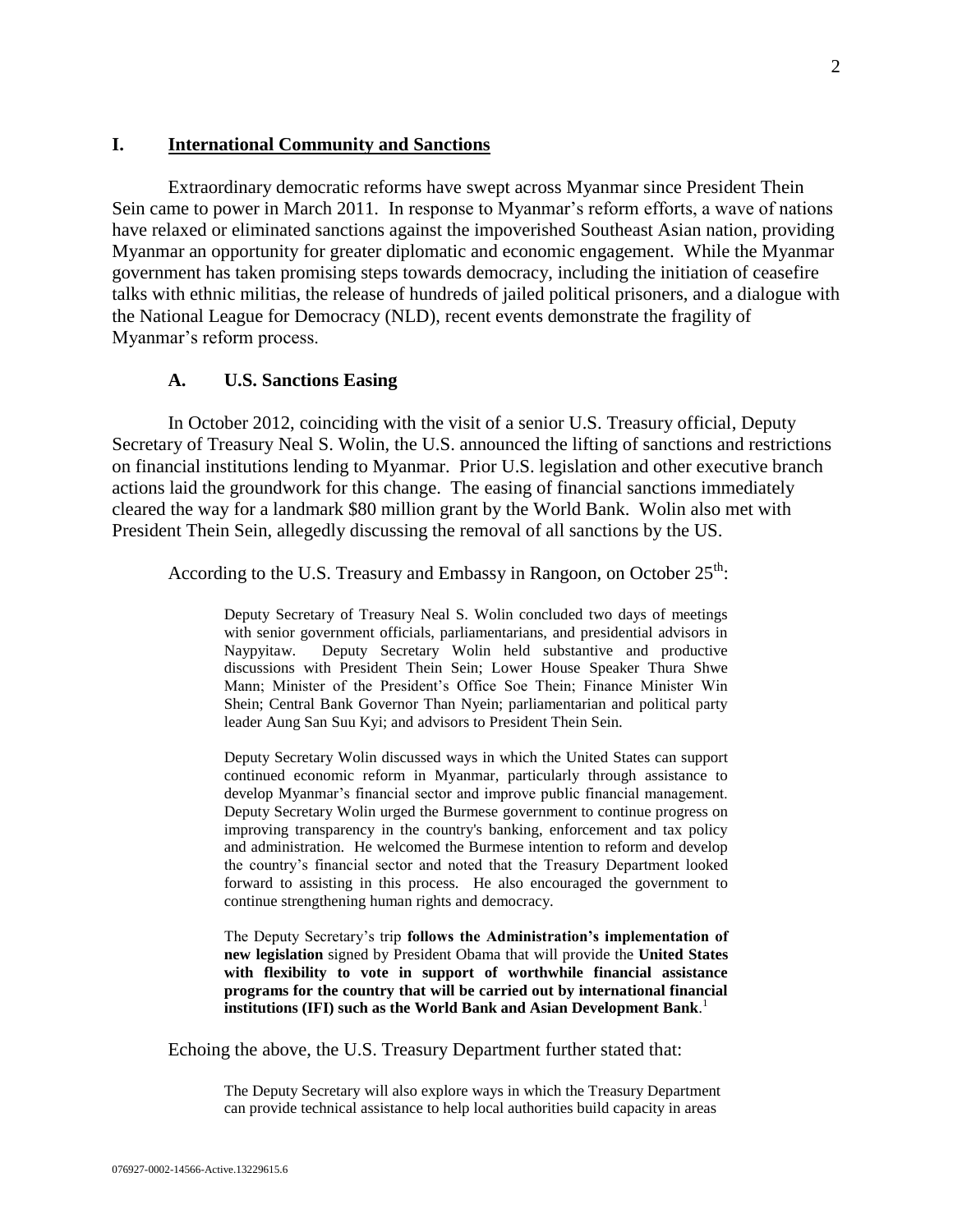such as revenue transparency and protecting against financial crimes. The Deputy Secretary will also discuss ways that the country's officials can make progress on their commitments to improve their Anti-Money Laundering / Countering the Financing of Terrorism controls in cooperation with the Financial Action Task Force (FATF). Increased cooperation with FATF is central to facilitating the continuing reintegration of the country's financial system into global markets, consistent with United States policy on new investment and the export of financial services.

Clearly, while the U.S. is liberalizing its sanctions policies—this month, through financial easing—it intends to maintain leverage to push for reform. Indeed, even with respect to World Bank investment, the U.S. and other countries may be increasing, not decreasing, leverage over Burmese government processes.

This visit by Wolin fell on the heels of an October  $18<sup>th</sup>$ , 2012 visit by Deputy Secretary of State Burns during which he met senior government officials and parliamentarians to discuss advancing political and economic reforms. This easing of financial services and lending sanctions follows on the heels of a humanitarian assistance grant for Rakhine State by the U.S., an easing of restrictions against U.S. corporate investment in Myanmar (followed by investments by General Electric and other U.S. companies), and other actions. See our September 2012 Report for more details.

## **B. Developments in the Broader Sanctions Community**

<span id="page-2-0"></span>Concomitant with the general easing of sanctions relating to lending by financial institutions, the World Bank has pledged to Myanmar a grant of \$80 million. More precisely, "[a] National Community Driven Development Project, funded by a pre-arrears clearance grant of US\$80 million, was also approved today to deliver quick benefits to the poor and vulnerable. It will empower rural communities to choose investments they need most, such as roads, bridges, irrigation systems, schools, health clinics or rural markets. . . . The Project will operate in 15 townships, one in each state, region and Union territory, with poverty as the key criteria in township selection. Communities will elect representative councils that will identify priority needs, prepare development plans, design projects, contract materials and labor, and transparently manage and report on the use of project funds. . . . **The Bank is working with the Japanese Government and the Asian Development Bank to clear arrears in early 2013** to enable Myanmar to access IDA resources, and resume a full country program."<sup>2</sup> The \$80 million grant is slated for "rural communities to build roads, bridges, schools and health clinics" and comes after the current government "began implementing economic, political and other reforms".<sup>3</sup> The World Bank notes that Myanmar has \$397 million in arrears, on prior debt, which it hopes to help restructure by January  $2013.<sup>4</sup>$  Another \$165 million will allegedly be provided to Myanmar once the country has cleared its overdue debt to the bank.<sup>5</sup> As one correspondent notes, "the E.U. is now competing with the U.S., China and other Asian countries for trade and investment opportunities in Myanmar, now that most sanctions against the country have been lifted."<sup>6</sup> However, as in other countries, the E.U. is maintaining select sanctions relating to certain individuals, arms, trade items that can be used for oppression, etc.<sup>7</sup>

#### <span id="page-2-1"></span>**II. Economic Development**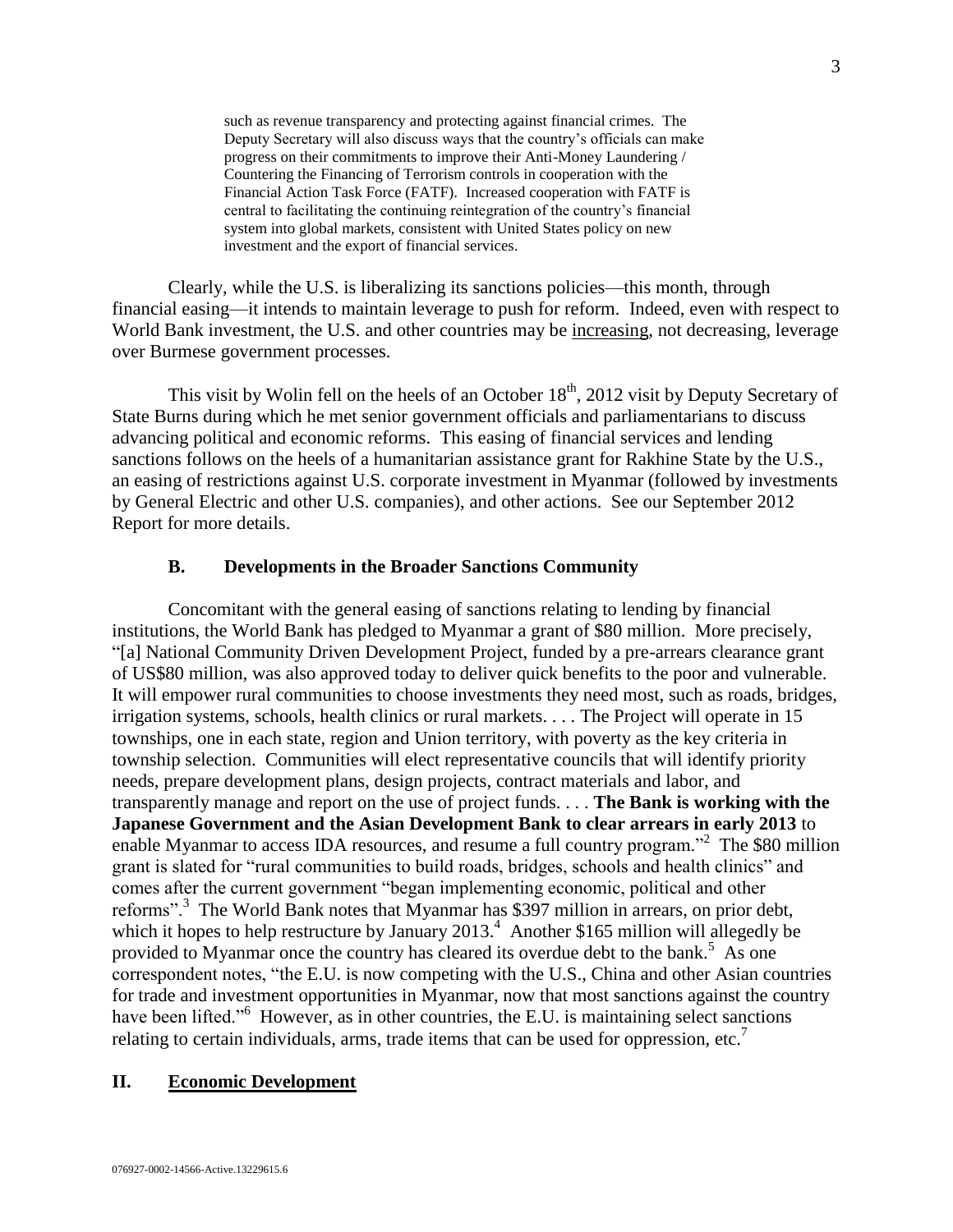### A. **Investment Reform Agenda**

<span id="page-3-0"></span>State television announced on November  $2<sup>nd</sup>$ , 2012 that Myanmar's president signed longawaited and much-revised legislation establishing a foreign investment law. Parliament earlier this year had passed a version of the bill, but it was sent back by President Thein Sein for revision. A local newspaper reported that lawmakers have amended 10 out of 11 points in the legislation that Thein Sein wanted changed.

The revision included an adjustment of the allowable foreign stake in joint ventures. It removed a cap on a foreign investor's stake in a joint venture and said the amount of start-up capital should be decided by the foreign and local partners. Investors previously criticized the law as too vague and not attractive enough to foreign investors, resulting in the legislation being passed back and forth between the parliament and the president's office since early this year.<sup>8</sup>

The text will be published November and will be covered in our November report.

#### **B. Foreign Investment and Human Rights Abuses**

<span id="page-3-1"></span>Foreign investment in Myanmar has the potential to exacerbate human rights abuses (such as land grabbing), ethnic conflict and corruption. Given the weak institutional development of the country, there is a concern that the Myanmar government may not protect human rights, or worse that (local) armed forces, government and courts may suppress community opposition to corporate activity with violence and arbitrary detention. As long as the rule of law remains weak in Myanmar, the onus is on (a) foreign investors to voluntarily comply with International Best Practices (such as the OECD Guidelines for Multinational Enterprises, the U.N. Guiding Principles for Business and Human Rights and the Voluntary Principles for Security and Human Rights) and (b) developed countries, such as the U.S. and Japan, to impose certain requirements on their enterprises operating in Myanmar. In this section II.B, we aim to highlight certain abuses that have been reported in connection with foreign investment and economic development. U.S. policies with respect to U.S. investors and economic developments relating to Japanese corporations are described in section II.C below.

The public movement to stop the Monywa copper mining project in Sagaing Division is continuing, with farmers and locals symbolically planting about a thousand toddy palm trees in the area, and holding a theater show to publicize their plight. Several members of civic society groups which have supported the affected farmers in the area said that they would do whatever they could to help the Monywa farmers. "They have said they may even organize a hunger strike if they do not receive assurances from the mining company or the government that the project will be completely abandoned," said Aung Soe from Rangoon Civic Society Group.<sup>9</sup>

Meanwhile, a lawsuit against the mining companies for allegedly using force and intimidation against protesters has been filed by a consortium of farmers representing 26 local villages. It was presented to the Sarlingyi police station. A previous lawsuit against the Burmese and Chinese investors for using force to keep protesters away from the mining site was already thrown out.<sup>10</sup>

A large number of farmers continue to be displaced to make way for the Korean- and Chinese-owned Shwe gas pipelines, often with little or no compensation and after inadequate or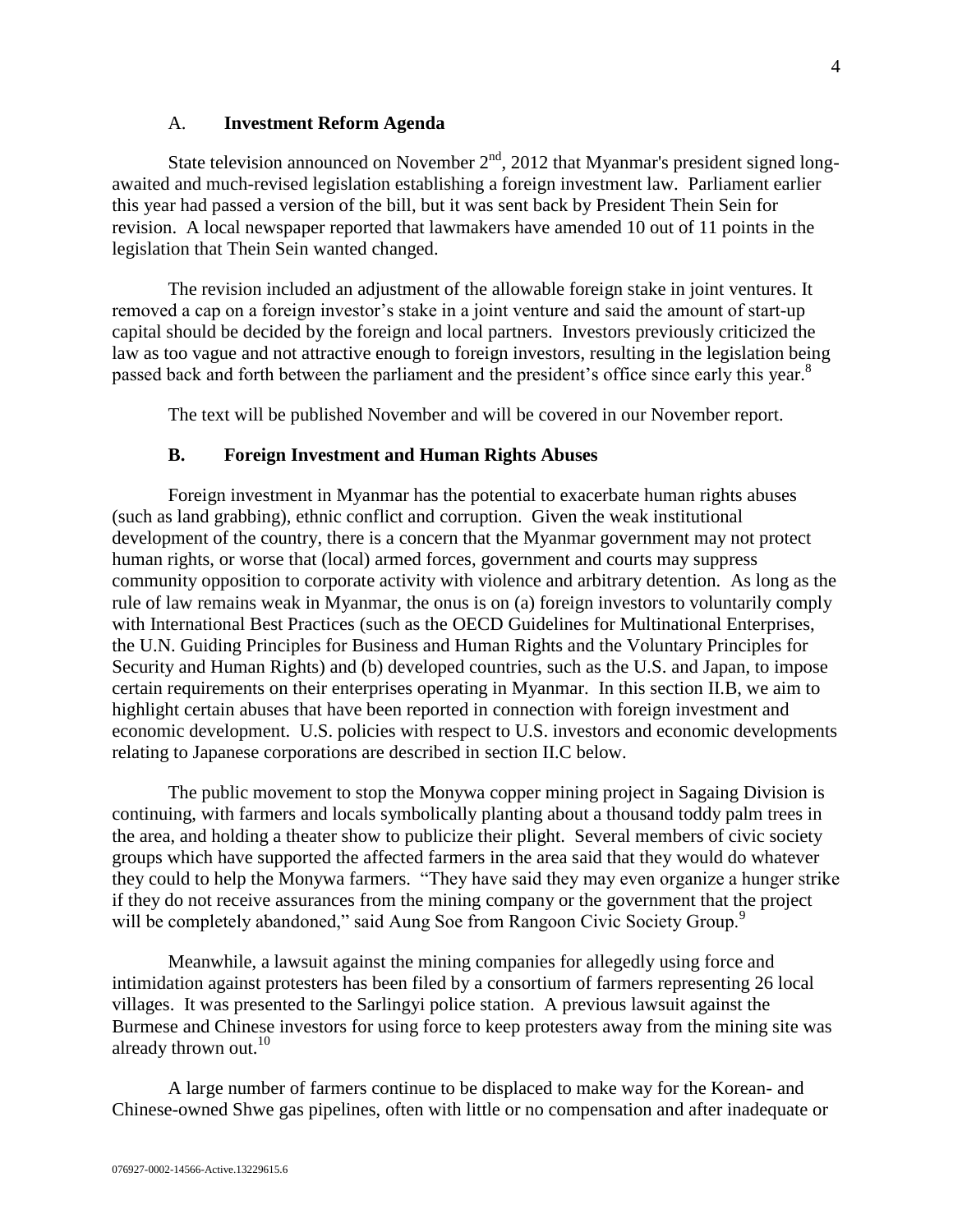discriminatory consultation processes.<sup>11</sup> An alliance of 12 civil society groups in Myanmar have called for the suspension of the Shwe gas pipelines until the project has been properly assessed and the existing problems have been solved. In its October  $1<sup>st</sup>$  statement, the alliance, known as Myanmar-China Pipeline Watch Committee, called on the Myanmar government to ensure transparency in the project's affairs, and for environmental and social impact assessments to be conducted before the remaining 20 percent of the construction is completed. The NGO alliance said that local ethnic people are not entitled to participate in the project's implementation meetings, and that their rights are not being respected. Environmental activists claim that locals have lost their farmlands and crops, public lakes and other sources of drinking water, religious grounds, watershed areas, forests, flora and fauna, marine life and coral reefs due to the pipeline  $construction<sup>12</sup>$ 

# <span id="page-4-0"></span>**C. Economic Developments relating to Japanese corporations and U.S. Policies for Corporations Entering Myanmar**

## *1. Japanese Engagement*

Japan is engaged in a public-private effort to invest substantially in Myanmar. An article by Jaswant Singh, former Finance Minister, Foreign Minister, and Defense Minister of India, noted that Japan "is doing the heavy lifting of modernizing Myanmar's economy" by "deploying vast government aid and private-sector engagement reminiscent of its investments in China at the height of Japanese global economic power in the 1980's [sic]."<sup>13</sup> Singh suggests the purpose of this is not only commercial reasons but also to "shift [Myanmar's] diplomatic orientation away from China."<sup>14</sup>

The Japanese government has made enormous investments in the past year in Myanmar.<sup>15</sup> It has cobbled together \$18 billion in aid, investment, and debt forgiveness (\$5 billion of which is debt restructuring and forgiveness) in return for the right to develop a special economic zone at Thilawa, an Indian Ocean port near Myanmar's largest city.<sup>16</sup> Japan will also provide up to \$3.2 billion in new lending to build another special economic zone and deep-sea port in Dawei.<sup>17</sup> However, to date, it seems that not much progress has been made on the development itself.

The keen interest of the Japanese private sector is reflected in comments made by the chairman of the Japan External Trade Organization, Hiroyuki Ishige, who told the Japanese press that he had "the impression that many [Japanese] companies were seriously thinking about investing" in Myanmar.<sup>18</sup> Similarly, a spokesperson of the Japanese Chamber of Commerce and Industry recently stated that "Japanese companies are likely to enter Myanmar en masse to do business soon."<sup>19</sup> Mr. Ishige pointed out, however, that many Japanese companies were concerned about the availability of electricity and blackouts in Myanmar, which necessitated investments in expensive backup systems. $20$  Japanese companies have also been concerned about other aspects of Myanmar's physical infrastructure, including roads and ports, as well as the status of Myanmar's legal frameworks around investment policy, taxation, and intellectual property. $21$ 

# *2. U.S. Engagement*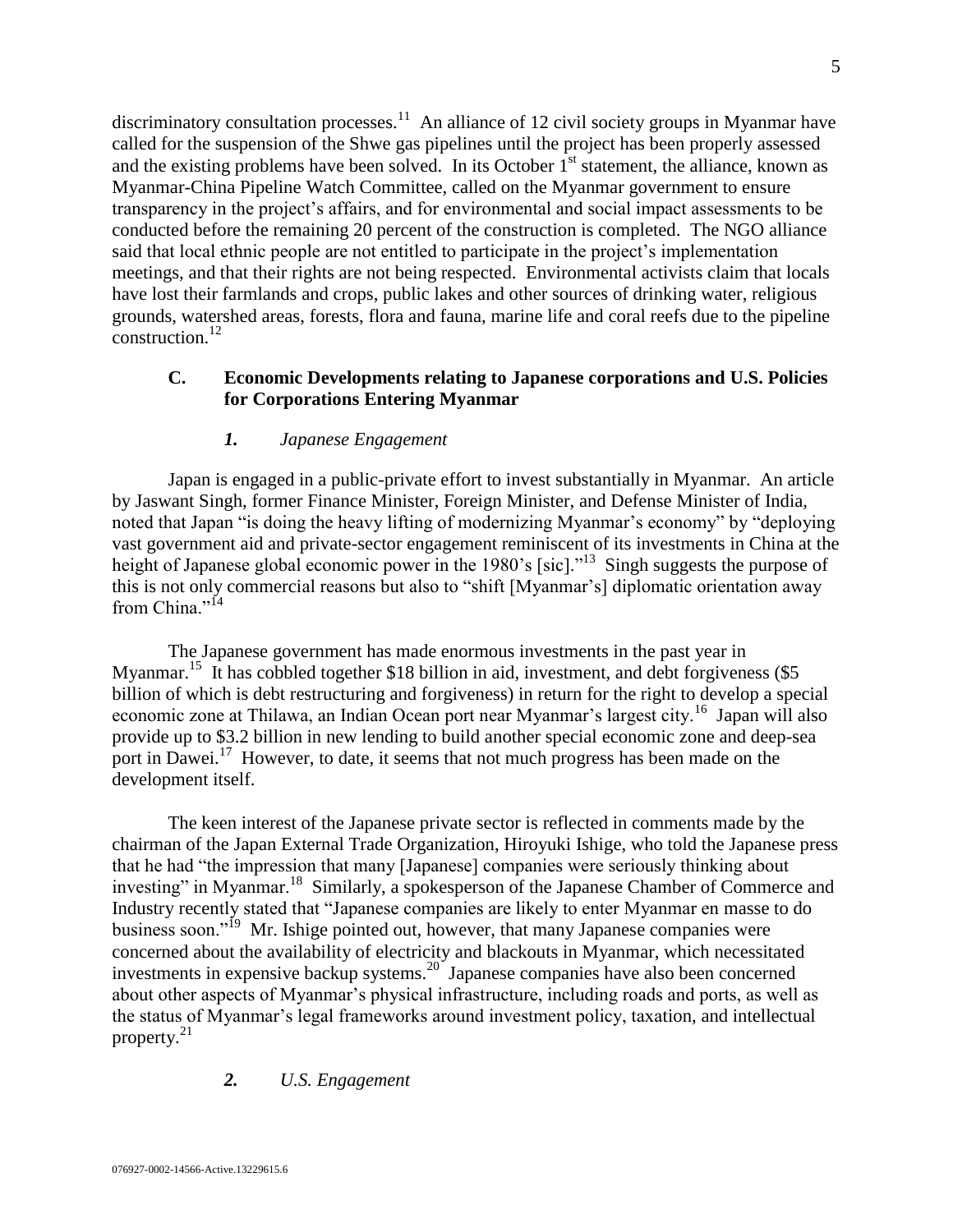U.S. policy toward Myanmar reflects an easing of investment restrictions on that country but not a total end to those restrictions. In response to several political reforms by the Government of Myanmar and pursuant to authority granted by International Emergency Economic Powers Act, the Department of the Treasury's Office of Foreign Assets Control (OFAC) issued a general license (GL 17) on July 11, 2012 authorizing new investment in Myanmar, subject to certain restrictions and conditions. In order to support the Department of State's efforts to assess the extent to which new U.S. investment authorized by GL 17 furthers the U.S. foreign policy goals of improving human rights protections and facilitating political reform in Myanmar, GL 17 requires U.S. persons engaging in new investment in Myanmar to report to the Department of State information related to such investment, as laid out in the "Reporting Requirements on Responsible Investment in Burma."<sup>22</sup> Any U.S person with investments above \$500,000 will be required to file two reports: one for the U.S. government, which will be kept confidential, and another that will be released publicly."<sup>23</sup> According to the State Department, "[t]he purpose of the public report is to promote greater transparency and encourage civil society to partner with our companies toward responsible investment."<sup>24</sup> The full report requires extensive information and "must cover the names of all . . . subsidiaries in Myanmar, the nature of their business, the location of their operations, and the numbers of workers employed."<sup>25</sup> The report must also "provide a summary of . . . policies and procedures governing human and worker rights, anticorruption efforts, environmental policies, engagement with local communities and other stakeholders, and corporate social responsibility."<sup>26</sup> Companies are also required to "report any land purchases and whether any people displaced by the acquisitions were compensated, all payments to government entities above \$10,000, and any communications with the country's armed forces."<sup>27</sup> Investments in the Myanmar Oil and Gas Enterprise, the largest source of the Myanmar government's revenue, are permitted but must be reported within 60 days.  $28$ 

The Department of State accepted comments from the public until October  $5<sup>th</sup>$ , 2012. EarthRights International (ERI) submitted comments on October 4<sup>th</sup>, 2012. ERI's first comment relates to a provision in the proposed reporting requirements that allows submitters to withhold information from their public reports if they believe it would be exempt from disclosure under the Freedom of Information Act (FOIA Exemption 4, *i.e.*, trade secrets or commercial or financial information that is privileged or confidential). ERI recommends that this possibility to withhold information be deleted. ERI's second proposal is to clarify that investors are expected to provide all the required information for *all* related entities (including joint ventures, suppliers, and business associates). Finally, ERI has proposed a revision of the reporting requirements based on internationally recognized best practices and standards.<sup>29</sup>

Some U.S. companies have already taken advantage of the opening. Indeed, "[a] handful of U.S. giants - including GE and Coca-Cola - already have returned" to Myanmar.<sup>30</sup> In Thilawa, the special economic zone being developed largely through Japanese investment, Western power firms such as GE and Siemens and construction giants such as Bechtel and Balfour Beatty could win subcontracts from the Japanese, business analysts say.<sup>31</sup> U.S. businesses do not face hurdles only from regulatory issues. Like their Japanese companies, they are concerned with the status of Myanmar's legal framework for foreign investment.<sup>32</sup>

### <span id="page-5-0"></span>**III. Political Prisoners**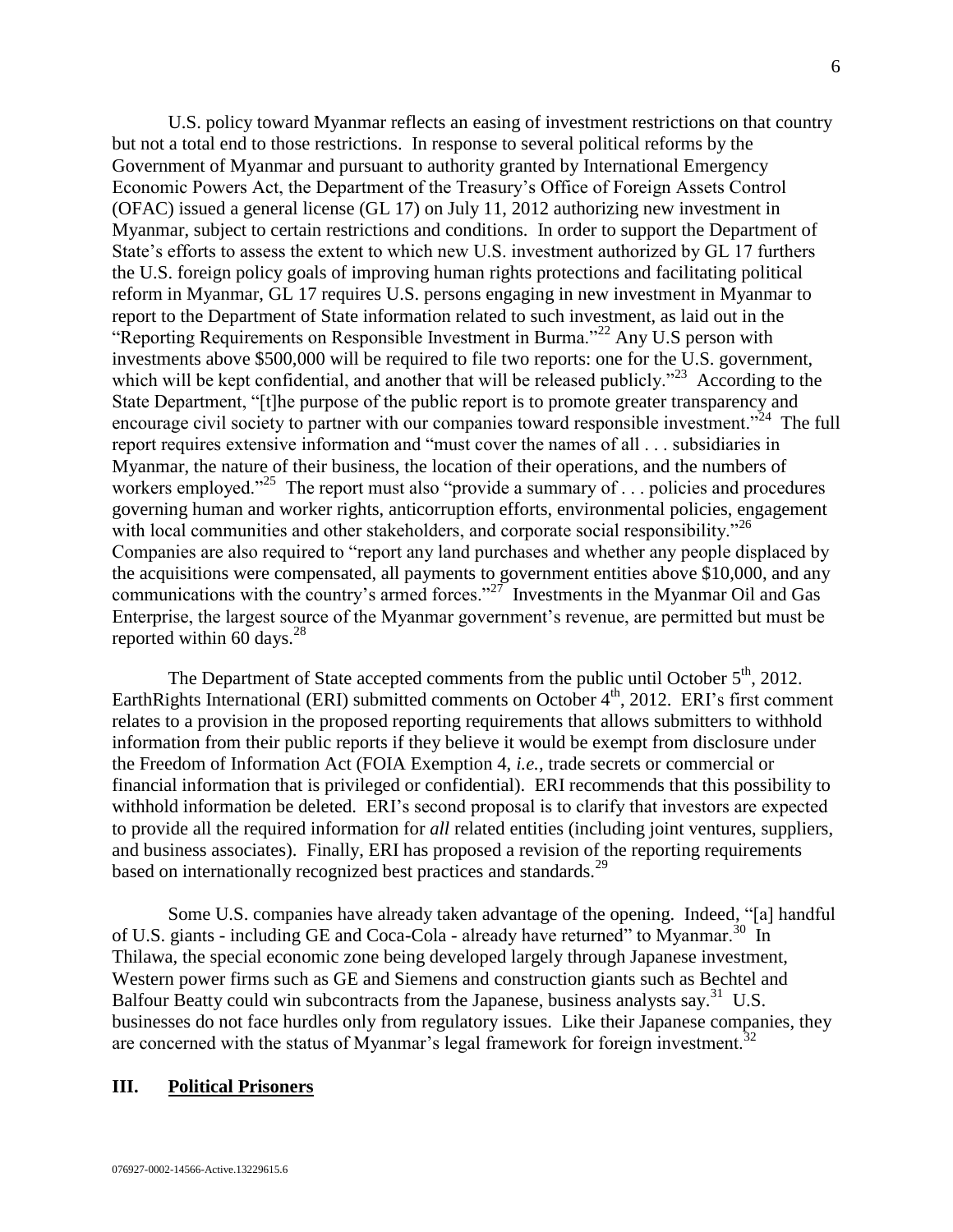As discussed in our September report, last month more than 500 political prisoners were freed including, according to activist groups, 80 to 90 prisoners of conscience who received presidential pardons. The United States reacted cautiously, while human rights groups criticized the pace of the releases.  $33$  The previous report noted that it remains confusing which prisoners were political prisoner and how many are left. The September report also noted that the U.N. Special Rapporteur on the human rights situation in Myanmar, Tomás Ojea Quintana, raised concerns about conditionality on the releases that could lead to those who were released being arrested once again, as well as the need for adequate provision of services to those released.

This past month the Congressional Research Service (CRS) released a report on political prisoners in Myanmar which identified no additional prisoner releases since September  $17<sup>th</sup>$ ,  $2012.^{34}$  Nevertheless, in October remarks, Mr. Ojea Quintana stated "[r] eforms continue to move at a rapid pace in Myanmar and considerable progress has been made, including in the country's human rights situation," however, "it is clear that addressing longstanding human rights concerns needs to be an integral part of this process of reform."<sup>35</sup> He urged the Myanmar government to release "all remaining prisoners of conscience without conditions or delay." Quintana also warned that ethnic strife between Buddhists and Muslims "risk[ed] overshadowing the country's moves away from its military junta past.<sup>356</sup>

The CRS report stated that: "No single issue may play a more pivotal role in Myanmar's possible transition to a free and democratic country than the release of its political prisoners," and also that: "The status of Myanmar's political prisoners is likely to figure prominently in any Congressional consideration of US policy in Myanmar." <sup>37</sup> The report estimated the number of political prisoners remaining at between "a couple of hundred" to "over 700" with occasional reports of new political prisoners.<sup>38</sup> In total, since the appointment of Thein Sein as President in April 2011, 28,838 prisoners have been released, of which 745 were political prisoners according to the Association for Political Prisoners (Burma), or AAPP(B), which believes 914 political prisoners remain (although the AAPP(B) does not limit its definition of political prisoners to "prisoners of conscience").<sup>39</sup>

The manner in which U.S. sanctions regimes against Myanmar are explicitly linked to the political prisoners issue is noted by the CRS report, which states that "U.S. economic sanctions that may have limited Myanmar's economic performance will remain in place until all political prisoners have been freed."<sup>40</sup> In particular, there are political prisoner provisions in Section 138 of the Customs and Trade Act of 1990; Section 570 of the Foreign Operations, Export Financing, and Related Programs Appropriations Act of 1997; the Burmese Freedom and Democracy Act of 2003; and The Tom Lantos Block Burmese JADE (Junta's Anti-Democratic Efforts) Act of  $2008.<sup>41</sup>$ 

There is also a discussion of the relation between the ethnic conflicts in Myanmar and the political prisoners issue in the CRS report. It notes that some ethnic minorities may not participate in elections or engage in national reconciliation discussions without release of political prisoners.<sup>42</sup> These include the Chin National Party, the Mon National Democratic Front, the Rakhine National Democratic Party, the Shan Nationalities League for Democracy (SNLD), and the Zomi National Congress.<sup>43</sup> The decision of the NLD to participate in elections has potentially created tensions with these ethnic political parties because they see the actions of the NLD as an abandonment of opposition solidarity.<sup>44</sup> It is unclear whether political prisoners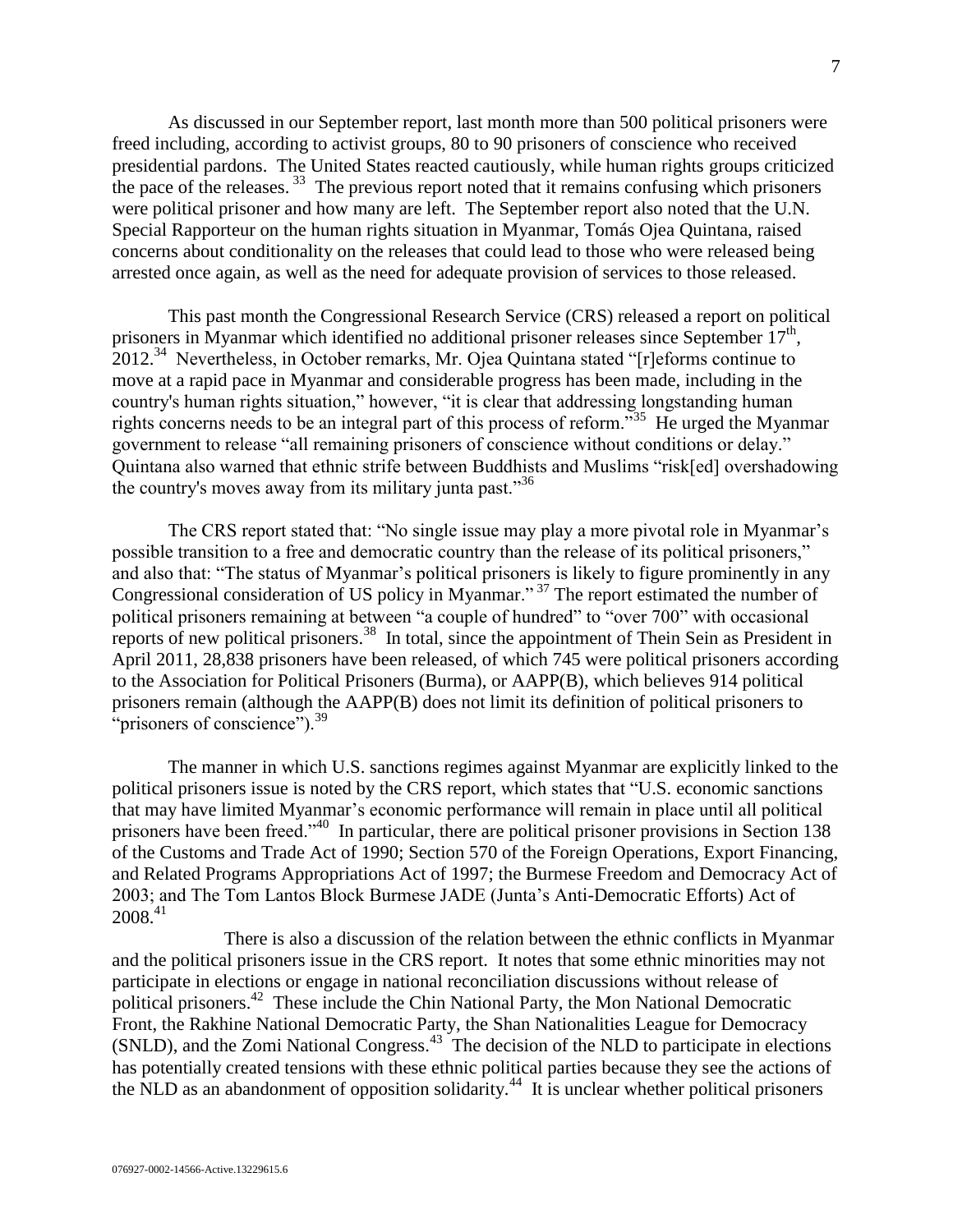currently being held are from minority ethnic groups or non-minority dissident groups that once opposed the government. However, the CRS report did note that in the large release of political prisoners in January 2012 "[o]nly a few . . . are associated with the ethnic militias or their affiliated political parties."<sup>45</sup>

## <span id="page-7-1"></span><span id="page-7-0"></span>**IV. Ethnic Violence**

#### **A. Rakhine State**

October saw a continuation of the sectarian violence between Rohingya Muslims and ethnic Rakhine Buddhists. Over the last month, violence by extremists and vigilantes in Rakhine State has left at least 89 people dead and nearly 30,000 people have been rendered homeless, most of whom are Muslims now forced to live in refugee camps.<sup>46</sup>

The latest unrest that started on October  $21<sup>st</sup>$  is some of the most serious violence that has been reported between these two ethnic groups since the violence originally erupted in May of this year. Human Rights Watch published satellite photos that showed a Muslim sector in the town of Kyaukpyu leveled by what appeared to be methodical and premeditated arson.<sup>47</sup>

The violence was reported in Mrauk U, Minbya, Rathedaung, and Kyauktaw townships, north of the state capital of Sittwe, and in southern Rakhine's Kyauk Phyu city and Mebyon township, some of which have been placed under emergency rule.<sup>48</sup> According to residents, the authorities had opened fire in a bid to control the violence and both Rakhines and Rohingyas suffered casualties. "The authorities … fired their guns and dispersed the crowds and confiscated some weapons," Ko Aung Soe Thein, a Rakhine resident of Kyauk Phyu told Radio Free Asia, blaming the Rohingyas for starting the clashes.<sup>49</sup> Other villagers stated that the military had opened fire to prevent Rakhine villagers on boats from storming a Rohingya Muslim community.<sup>50</sup>

Following international criticism that Myanmar's new government was doing too little to protect Muslim Rohingyas, the shooting is a sign that the military, which was accused in the past of siding with Buddhists, is getting tougher.<sup>51</sup> As relations with Myanmar's quasi-civilian government have been improving, the United States has been lifting sanctions on Myanmar but according to Reuters was deeply concerned over the past violence and urged all parties to show restraint and halt attacks.<sup>52</sup>

The Muslim Rohingya not being recognized as citizens by the Myanmar government, nor as among the 135 official ethnic groups in the country, continues to be viewed as a serious impediment to protecting their rights.<sup>53</sup> Amnesty International and other rights groups have called on Myanmar to amend or repeal a 1982 citizenship law to end the Rohingya's stateless condition.<sup>54</sup> The U.S. State Department has urged Myanmar to grant full humanitarian access to the affected areas, start a dialogue with the goal to reconciliation, and open investigations into the violence. $55$ 

Many Muslims countries wanted to channel aid to the Rohingya through the opening of an office of the Organization of Islamic Co-operation (OIC).  $56$  However, following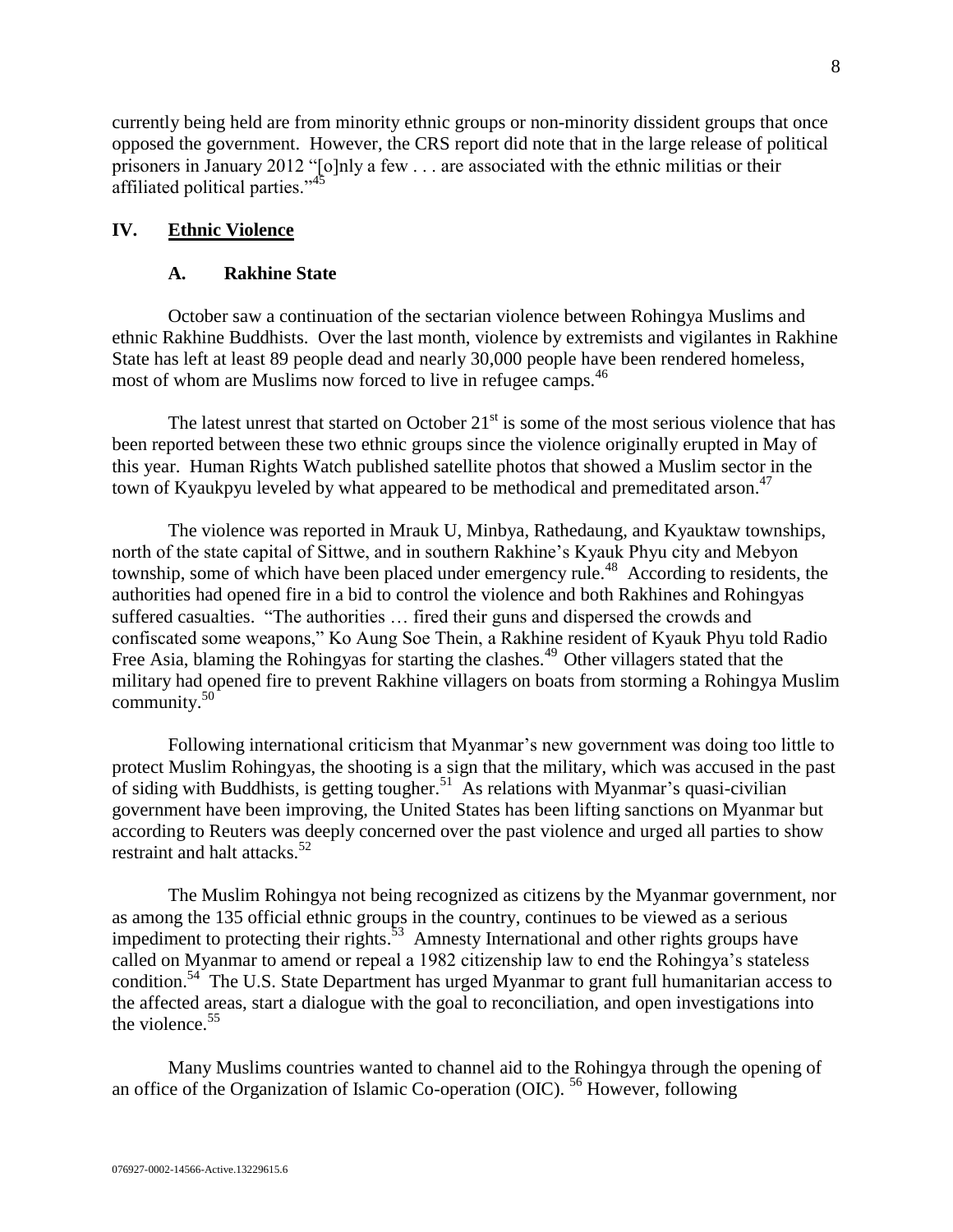demonstrations by thousands of Buddhist monks and laypeople on October 15<sup>th</sup>, Myanmar's government said that it would not allow the OIC to open a liaison office.<sup>57</sup> Animosity toward the Rohingya is being driven in part by nationalist-minded Buddhist monks who say they fear the Islamization of large parts of Myanmar.<sup>58</sup>

President Thein Sein appointed an investigative commission earlier in 2012 to determine the causes of this ethnic violence, but has not yet proposed any policies to address those causes.<sup>59</sup> He has at times called for the segregation of the Rohingya and even their expulsion from Myanmar, which feeds popular animosity against the Rohingya.<sup>60</sup>

The opposition leader, Aung San Suu Kyi has been criticized for not taking a firm stand on Myanmar's Rohingya problem. In times when Myanmar's government is drafting new legislation, the NLD has been criticized for not having concrete policies on this issue and experts to formulate them.<sup>61</sup> During Aung San Suu Kyi's recent tour to the United States, when asked about minority issues, particularly in Kachin and Rakhine states, she only emphasized the need for rule of law but refrained from condemning the Myanmar military. $62$ 

The U.S. and the European Union, among other trade partners, are watching Myanmar's response closely. While freer elections and a more open media encouraged Western countries to lift many of their sanctions against Myanmar, the measures were only suspended, not removed. Both Washington and Brussels have warned authorities that sanctions could be reimposed if ethnic conflicts worsen.<sup>63</sup>

#### **B. Karen State**

<span id="page-8-0"></span>Karen state has seen decades of fighting between the Burmese military and Karen National Union (KNU) troops, with the two sides unable to agree on a ceasefire despite an initial peace agreement signed in January of this year.<sup>64</sup>

According to a report from Radio Free Asia, the top commander of the Karen rebel forces fighting for self-rule in eastern Myanmar and two prominent peace negotiators for the ethnic minority group were sacked October  $3<sup>rd</sup>$  for allegedly opening a liaison office in collusion with the government without informing the group's political wing. $^{65}$ 

Internal conflict amongst the Karen leadership surfaced last month after a third round of peace talks with the Burmese government, with some Karen representatives accused of rushing into peace negotiations and others of remaining too cautious. Some Karen groups living abroad say they have serious misgivings about the sincerity of the Burmese government to formulate a peace agreement following the recent developments.<sup>66</sup>

There has also been some activity on the part of NGOs to ameliorate the issues of armed ethnic minorities like the Karen; according to the Associated Press, a philanthropic organization working with the Japanese government will give \$3 million in humanitarian aid to Myanmar's armed ethnic minorities in an effort to support Myanmar's democratic and economic reforms.<sup>67</sup>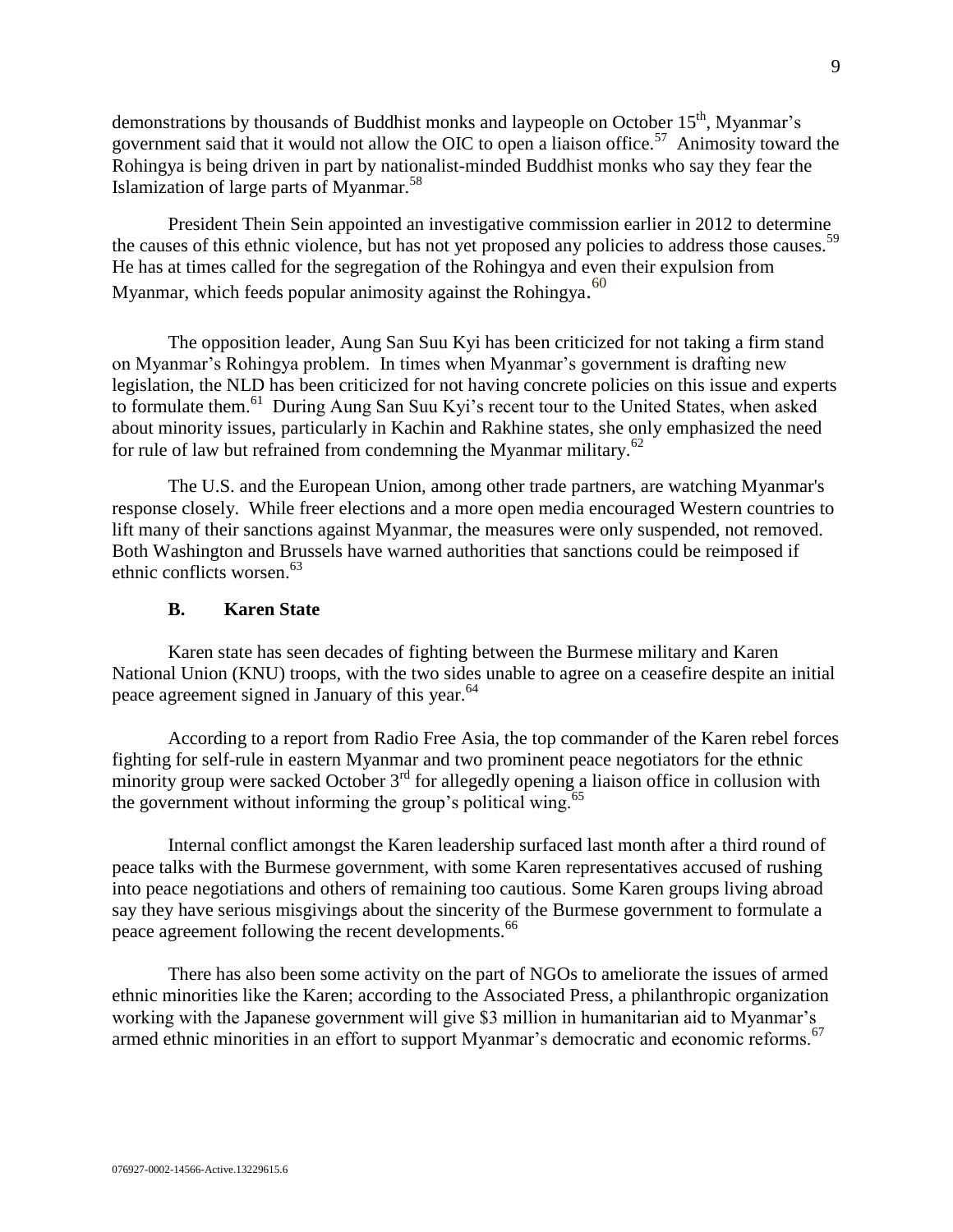# <span id="page-9-1"></span><span id="page-9-0"></span>**V. Governance and Rule of Law**

# **A. Recent Developments in Parliament**

Myanmar's two houses of Parliament opened their  $5<sup>th</sup>$  session on October 31 $<sup>st</sup>$ . According</sup> to parliamentary sources, topics to be discussed in the coming session include amending the Auditor-General's Law, withdrawal of an old Myanmar Five Star Shipping Corporation Law, withdrawal of a political law enacted during the period of the National Convention and withdrawal of a land confiscation law in connection with mineral exploitation. Other important bills to be approved in the next session include the Foreign Investment Law and the much discussed new media law.<sup>68</sup>

The parliament this month approved the nomination of Nyan Tun as the new vice president. The legislature also approved the government's appointment of 11 new officials to take up ministerial posts, as well as a new Auditor-General, following a major cabinet reshuffle last month in which nine ministers were reassigned, two ministers and the Auditor-General resigned, one deputy minister was shifted and 19 new deputy ministers were appointed.<sup>69</sup> The reshuffle of the cabinet has added four ministries to the President's Office.

The two houses' separate sessions will be followed by a joint union parliament opening session on November  $5^{\text{th}}$ .

# **B. Legal & Judicial Issues**

<span id="page-9-2"></span>While progress toward liberalizing Myanmar's antiquated investment regime steadily moves forward, many remain concerned that these gains will be for naught without a bold reform of the broader judicial system. Myanmar's courts remain underfunded and overly susceptible to political interference.

Opposition leader and parliamentarian Aung San Suu Kyi was named chairperson of a 15-member Committee for Rule of Law and Tranquility of the Lower House of Parliament. The committee is charged with the oversight of lawmakers, judicial bodies, government staff, and media outlets to ensure conformity with the rule of law. The committee announced this month that it has so far received more than 1,700 complaint letters from citizens seeking help.<sup>70</sup> Committee Secretary Win Myint explained that most of the complaints are related to judicial issues, with particular emphasis on land disputes.<sup>71</sup>

During her by-election campaign, Aung San Suu Kyi made the rule of law a major campaign issue. Speaking at the  $21^{st}$  World Economic Forum on East Asia in Bangkok this summer, she warned politicians and businessmen that "even the best investment law would be of no use whatsoever if there is no court clean enough and independent enough to be able to administer these laws justly. . . . Good laws already exist in Myanmar, but we do not have a clean and independent judicial system."<sup>72</sup>

It was with these concerns in mind that U.S. Deputy Secretary of State William J. Burns visited Naypyitaw for meetings with senior government officials and parliamentarians on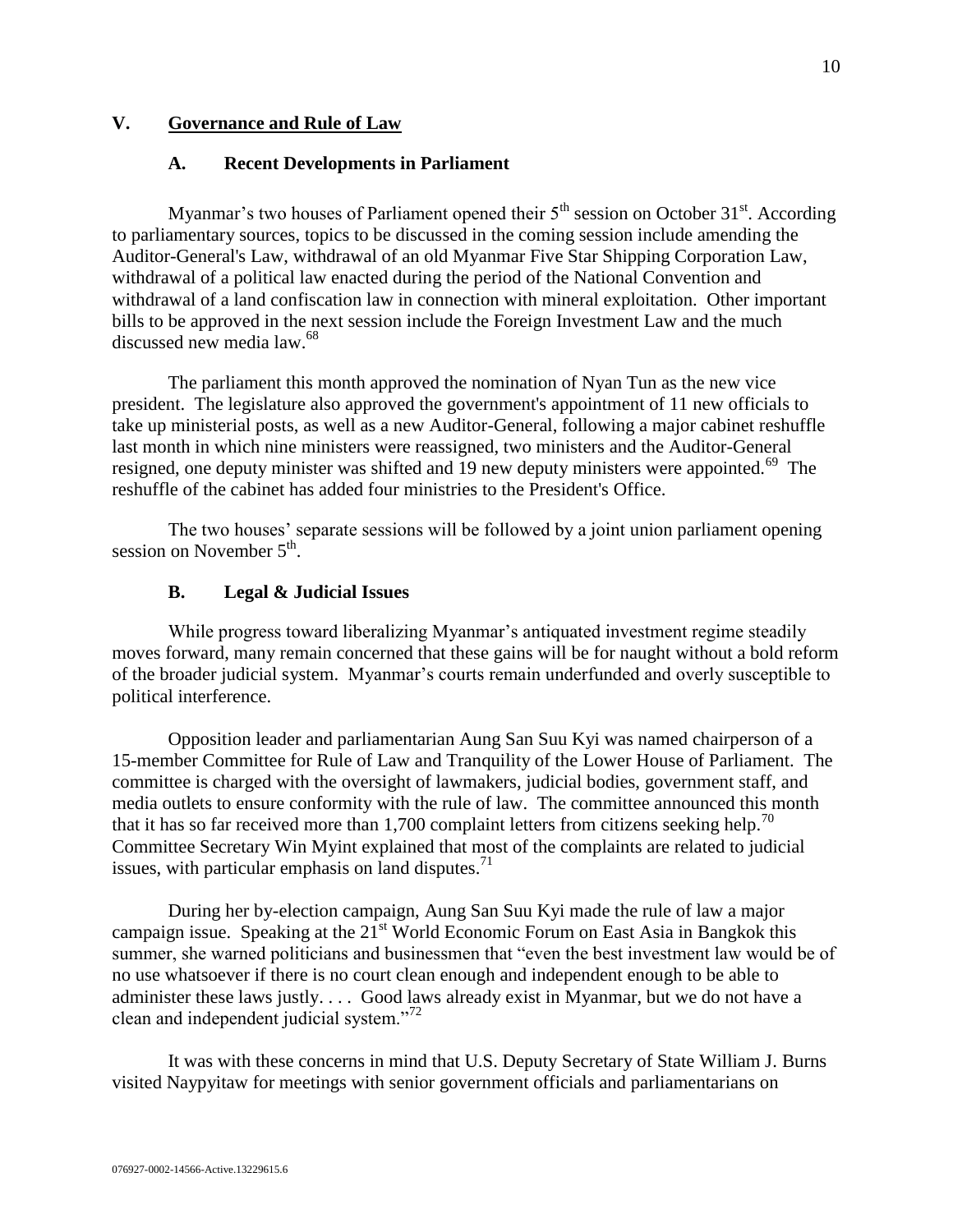October  $18^{\text{th}}$ .<sup>73</sup> In a press release describing the visit, the U.S. Embassy Rangoon noted the importance of the first bilateral dialogue on human rights held on the occasion of Burns' visit.

A Myanmar delegation led by the Director General of the Legal and Consular Affairs Department of the Foreign Ministry, U Tha Aung Nyunt, and a U.S. delegation led by Assistant Secretary of Democracy, Human Rights and Labor, Michael Posner, attended the dialogue.<sup>74</sup> The two sides discussed issues and potential reforms of the criminal judicial system, the role of court and judicial staff in the rule of law, crime and punishment, matters related to prisoners, laws enacted by the parliament, the role of civil society and future programs.<sup>75</sup> The meeting did not result in immediate, concrete proposals, but the Myanmar delegation noted that the dialogue was a positive and worthwhile initial step forward in the country's efforts to promote and protect human rights.

- <sup>4</sup> Reuters, "World Bank to help Myanmar clear arrears", August 1, 2012[: http://www.reuters.com/article/2012/08/01/us](http://www.reuters.com/article/2012/08/01/us-myanmar-worldbank-idUSBRE8700AO20120801)[myanmar-worldbank-idUSBRE8700AO20120801](http://www.reuters.com/article/2012/08/01/us-myanmar-worldbank-idUSBRE8700AO20120801)
- <sup>5</sup> BBC News, "World Bank to lend to Burma for first time in 25 years", November 2, 2012: <http://www.bbc.co.uk/news/business-20176841>

 $\mathbf{1}$ <sup>1</sup> U.S. Embassy Rangoon Press Release, October 25, 2012:<http://burma.usembassy.gov/>(emphasis added)

<sup>&</sup>lt;sup>2</sup> World Bank Press Release, "World Bank Group steps up support for reforms in Myanmar with new interim strategy to improve people's lives", November 2, 2012[: http://www.worldbank.org/en/news/2012/11/02/world-bank-group-steps](http://www.worldbank.org/en/news/2012/11/02/world-bank-group-steps-up-support-for-reforms-in-myanmar-with-new-interim-strategy-to-improve-peoples-lives)[up-support-for-reforms-in-myanmar-with-new-interim-strategy-to-improve-peoples-lives](http://www.worldbank.org/en/news/2012/11/02/world-bank-group-steps-up-support-for-reforms-in-myanmar-with-new-interim-strategy-to-improve-peoples-lives) (emphasis added)

<sup>&</sup>lt;sup>3</sup> BBC News, "World Bank to lend to Burma for first time in 25 years", November 2, 2012: <http://www.bbc.co.uk/news/business-20176841>

<sup>6</sup> Id.

<sup>7</sup> See, e.g., European Union: Restrictive Measures (Sanctions) In Force *eeas.europa.eu/cfsp/sanctions/docs/measures\_en.pdf; or:*  [https://docs.google.com/viewer?a=v&q=cache:4Kfl\\_JHEyFoJ:eeas.europa.eu/cfsp/sanctions/docs/measures\\_en.pdf+sa](https://docs.google.com/viewer?a=v&q=cache:4Kfl_JHEyFoJ:eeas.europa.eu/cfsp/sanctions/docs/measures_en.pdf+sanctions+myanmar+october+2012+europe&hl=en&gl=us&pid=bl&srcid=ADGEEShksL5vOW675V43DNOl-n-TQ_6eQtRPLubR7WTj8OMGgOkB7wADPenQD7EfCxaMCQ3FgjAL9BV3RilUuqP0b8BkFV2bRl0pZK3RzVqvyevUuA9_ndMdJuE7dEKQ6OUaLPGwhJ7E&sig=AHIEtbSbVhDy9_3ZHBRQiSRAOsNjPSRDVA) [nctions+myanmar+october+2012+europe&hl=en&gl=us&pid=bl&srcid=ADGEEShksL5vOW675V43DNOl-n-](https://docs.google.com/viewer?a=v&q=cache:4Kfl_JHEyFoJ:eeas.europa.eu/cfsp/sanctions/docs/measures_en.pdf+sanctions+myanmar+october+2012+europe&hl=en&gl=us&pid=bl&srcid=ADGEEShksL5vOW675V43DNOl-n-TQ_6eQtRPLubR7WTj8OMGgOkB7wADPenQD7EfCxaMCQ3FgjAL9BV3RilUuqP0b8BkFV2bRl0pZK3RzVqvyevUuA9_ndMdJuE7dEKQ6OUaLPGwhJ7E&sig=AHIEtbSbVhDy9_3ZHBRQiSRAOsNjPSRDVA)[TQ\\_6eQtRPLubR7WTj8OMGgOkB7wADPenQD7EfCxaMCQ3FgjAL9BV3RilUuqP0b8BkFV2bRl0pZK3RzVqvyev](https://docs.google.com/viewer?a=v&q=cache:4Kfl_JHEyFoJ:eeas.europa.eu/cfsp/sanctions/docs/measures_en.pdf+sanctions+myanmar+october+2012+europe&hl=en&gl=us&pid=bl&srcid=ADGEEShksL5vOW675V43DNOl-n-TQ_6eQtRPLubR7WTj8OMGgOkB7wADPenQD7EfCxaMCQ3FgjAL9BV3RilUuqP0b8BkFV2bRl0pZK3RzVqvyevUuA9_ndMdJuE7dEKQ6OUaLPGwhJ7E&sig=AHIEtbSbVhDy9_3ZHBRQiSRAOsNjPSRDVA) [UuA9\\_ndMdJuE7dEKQ6OUaLPGwhJ7E&sig=AHIEtbSbVhDy9\\_3ZHBRQiSRAOsNjPSRDVA](https://docs.google.com/viewer?a=v&q=cache:4Kfl_JHEyFoJ:eeas.europa.eu/cfsp/sanctions/docs/measures_en.pdf+sanctions+myanmar+october+2012+europe&hl=en&gl=us&pid=bl&srcid=ADGEEShksL5vOW675V43DNOl-n-TQ_6eQtRPLubR7WTj8OMGgOkB7wADPenQD7EfCxaMCQ3FgjAL9BV3RilUuqP0b8BkFV2bRl0pZK3RzVqvyevUuA9_ndMdJuE7dEKQ6OUaLPGwhJ7E&sig=AHIEtbSbVhDy9_3ZHBRQiSRAOsNjPSRDVA)

<sup>8</sup> The Washington Post, November 2, 2012: [http://www.washingtonpost.com/business/myanmar-foreign-investment-law](http://www.washingtonpost.com/business/myanmar-foreign-investment-law-revised-by-parliament-awaiting-presidents-approval/2012/11/02/b6f7e8e4-24fd-11e2-92f8-7f9c4daf276a_story.html)[revised-by-parliament-awaiting-presidents-approval/2012/11/02/b6f7e8e4-24fd-11e2-92f8-7f9c4daf276a\\_story.html](http://www.washingtonpost.com/business/myanmar-foreign-investment-law-revised-by-parliament-awaiting-presidents-approval/2012/11/02/b6f7e8e4-24fd-11e2-92f8-7f9c4daf276a_story.html)

Herald Tribune, November 2, 2012[: http://www.heraldtribune.com/article/20121102/APF/1211020741](http://www.heraldtribune.com/article/20121102/APF/1211020741)

<sup>9</sup> The Irrawaddy, October 11, 2012:<http://www.irrawaddy.org/archives/16251>

<sup>10</sup> The Irrawaddy, October 11, 2012:<http://www.irrawaddy.org/archives/16251>

<sup>11</sup> EarthRights International, "Comment of EarthRights International on the Paperwork Reduction Act Review for Proposed Reporting Requirements on Responsible Investment in Burma", October 2, 2012, link to PDF report on <http://www.earthrights.org/campaigns/us-state-department-must-hold-us-companies-burma-international-standards>

<sup>12</sup> The Irrawaddy, October 3, 2012[: http://www.irrawaddy.org/archives/15668](http://www.irrawaddy.org/archives/15668)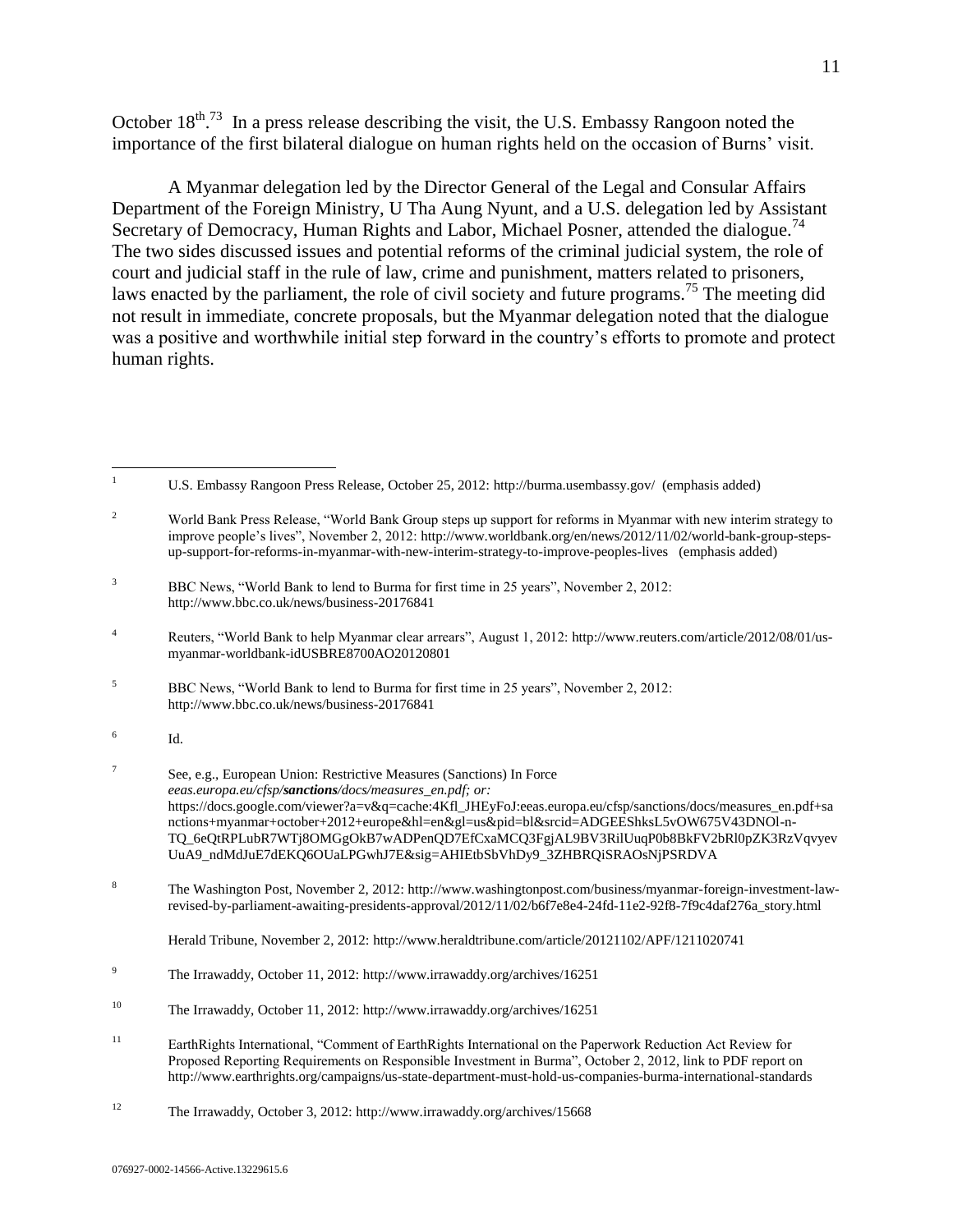- $13$ <sup>13</sup> Guatemala Times, October 29, 2012: [http://www.guatemala-times.com/opinion/syndicated-3/3383-burma-to](http://www.guatemala-times.com/opinion/syndicated-3/3383-burma-to-myanmar-and-back-.html)[myanmar-and-back-.html.](http://www.guatemala-times.com/opinion/syndicated-3/3383-burma-to-myanmar-and-back-.html)
- <sup>14</sup> Guatemala Times, October 29, 2012: [http://www.guatemala-times.com/opinion/syndicated-3/3383-burma-to](http://www.guatemala-times.com/opinion/syndicated-3/3383-burma-to-myanmar-and-back-.html)[myanmar-and-back-.html.](http://www.guatemala-times.com/opinion/syndicated-3/3383-burma-to-myanmar-and-back-.html)
- <sup>15</sup> Reuters, October 2, 2012: [http://www.reuters.com/article/2012/10/02/us-japan-myanmar-idUSBRE89117W20121002.](http://www.reuters.com/article/2012/10/02/us-japan-myanmar-idUSBRE89117W20121002)
- <sup>16</sup> Reuters, October 2, 2012: [http://www.reuters.com/article/2012/10/02/us-japan-myanmar-idUSBRE89117W20121002.](http://www.reuters.com/article/2012/10/02/us-japan-myanmar-idUSBRE89117W20121002)
- <sup>17</sup> Reuters, October 2, 2012: [http://www.reuters.com/article/2012/10/02/us-japan-myanmar-idUSBRE89117W20121002.](http://www.reuters.com/article/2012/10/02/us-japan-myanmar-idUSBRE89117W20121002)
- <sup>18</sup> The Irrawady, October 27, 2012: [http://www.irrawaddy.org/archives/17440.](http://www.irrawaddy.org/archives/17440)
- <sup>19</sup> The Myanmar Times, October 8, 2012: [http://www.mmtimes.com/index.php/business/2244-japanese-companies-edge](http://www.mmtimes.com/index.php/business/2244-japanese-companies-edge-closer-to-broad-myanmar-investment.html)[closer-to-broad-myanmar-investment.html.](http://www.mmtimes.com/index.php/business/2244-japanese-companies-edge-closer-to-broad-myanmar-investment.html)
- <sup>20</sup> The Irrawady, October 27, 2012: [http://www.irrawaddy.org/archives/17440.](http://www.irrawaddy.org/archives/17440)
- <sup>21</sup> The Myanmar Times, October 8, 2012: [http://www.mmtimes.com/index.php/business/2244-japanese-companies-edge](http://www.mmtimes.com/index.php/business/2244-japanese-companies-edge-closer-to-broad-myanmar-investment.html)[closer-to-broad-myanmar-investment.html.](http://www.mmtimes.com/index.php/business/2244-japanese-companies-edge-closer-to-broad-myanmar-investment.html)
- <sup>22</sup> Federal Register, August 6, 2012[: https://www.federalregister.gov/articles/2012/08/06/2012-19283/60-day-notice-of](https://www.federalregister.gov/articles/2012/08/06/2012-19283/60-day-notice-of-proposed-information-collection-reporting-requirements-for-responsible-investment)[proposed-information-collection-reporting-requirements-for-responsible-investment](https://www.federalregister.gov/articles/2012/08/06/2012-19283/60-day-notice-of-proposed-information-collection-reporting-requirements-for-responsible-investment)
- <sup>23</sup> Center for Strategic and International Studies, July 12, 2012: [http://csis.org/publication/united-states-announces-steps](http://csis.org/publication/united-states-announces-steps-ease-myanmar-sanctions)[ease-myanmar-sanctions.](http://csis.org/publication/united-states-announces-steps-ease-myanmar-sanctions)

Reporting Requirements on Responsible Investment in Burma[: http://www.humanrights.gov/wp](http://www.humanrights.gov/wp-content/uploads/2012/07/Burma-Responsible-Investment-Reporting-Reqs.pdf)[content/uploads/2012/07/Burma-Responsible-Investment-Reporting-Reqs.pdf](http://www.humanrights.gov/wp-content/uploads/2012/07/Burma-Responsible-Investment-Reporting-Reqs.pdf)

- <sup>24</sup> Center for Strategic and International Studies, July 12, 2012: [http://csis.org/publication/united-states-announces-steps](http://csis.org/publication/united-states-announces-steps-ease-myanmar-sanctions)[ease-myanmar-sanctions.](http://csis.org/publication/united-states-announces-steps-ease-myanmar-sanctions)
- <sup>25</sup> Center for Strategic and International Studies, July 12, 2012: [http://csis.org/publication/united-states-announces-steps](http://csis.org/publication/united-states-announces-steps-ease-myanmar-sanctions)[ease-myanmar-sanctions.](http://csis.org/publication/united-states-announces-steps-ease-myanmar-sanctions)
- <sup>26</sup> Center for Strategic and International Studies, July 12, 2012: [http://csis.org/publication/united-states-announces-steps](http://csis.org/publication/united-states-announces-steps-ease-myanmar-sanctions)[ease-myanmar-sanctions.](http://csis.org/publication/united-states-announces-steps-ease-myanmar-sanctions)
- <sup>27</sup> Center for Strategic and International Studies, July 12, 2012: [http://csis.org/publication/united-states-announces-steps](http://csis.org/publication/united-states-announces-steps-ease-myanmar-sanctions)[ease-myanmar-sanctions.](http://csis.org/publication/united-states-announces-steps-ease-myanmar-sanctions)
- <sup>28</sup> Center for Strategic and International Studies, July 12, 2012: [http://csis.org/publication/united-states-announces-steps](http://csis.org/publication/united-states-announces-steps-ease-myanmar-sanctions)[ease-myanmar-sanctions.](http://csis.org/publication/united-states-announces-steps-ease-myanmar-sanctions)
- <sup>29</sup> EarthRights International, "Comment of EarthRights International on the Paperwork Reduction Act Review for Proposed Reporting Requirements on Responsible Investment in Burma" (the "ERI Report"), October 2, 2012, link to PDF report on [http://www.earthrights.org/campaigns/us-state-department-must-hold-us-companies-burma](http://www.earthrights.org/campaigns/us-state-department-must-hold-us-companies-burma-international-standard)[international-standard](http://www.earthrights.org/campaigns/us-state-department-must-hold-us-companies-burma-international-standard)
- <sup>30</sup> Reuters, October 2, 2012: [http://www.reuters.com/article/2012/10/02/us-japan-myanmar-idUSBRE89117W20121002.](http://www.reuters.com/article/2012/10/02/us-japan-myanmar-idUSBRE89117W20121002)
- <sup>31</sup> Reuters, October 2, 2012: [http://www.reuters.com/article/2012/10/02/us-japan-myanmar-idUSBRE89117W20121002.](http://www.reuters.com/article/2012/10/02/us-japan-myanmar-idUSBRE89117W20121002)
- <sup>32</sup> Asia Times, October 3, 2012: [http://www.atimes.com/atimes/Southeast\\_Asia/NJ03Ae02.html.](http://www.atimes.com/atimes/Southeast_Asia/NJ03Ae02.html)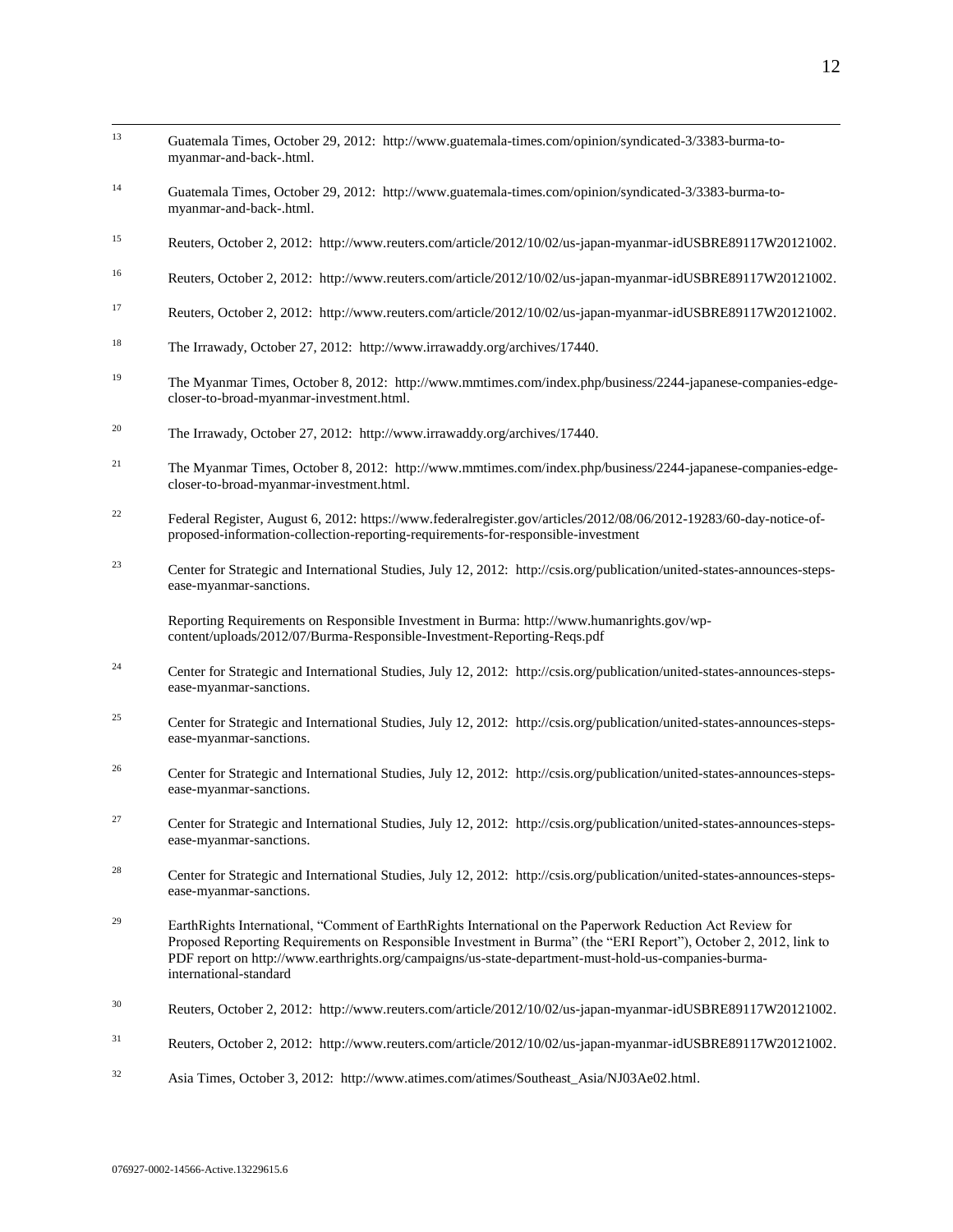| 33 | Forbes, October 5, 2012: http://www.forbes.com/sites/simonmontlake/2012/10/05/myanmar-holds-promise-for-<br>general-electric-as-u-s-eases-trade-sanctions/.                                |
|----|--------------------------------------------------------------------------------------------------------------------------------------------------------------------------------------------|
| 34 | Congressional Research Service, October 19, 2012: www.fas.org/sgp/crs/row/R42363.pdf                                                                                                       |
| 35 | Edmonton Journal and Associated Press, October 25, 2012:<br>http://www.edmontonjournal.com/news/world/expert+hails+progress+Myanmar+says+serious+challenges+remain/744<br>7396/story.html. |
| 36 | Mysinchew.com, October 25, 2012: http://www.mysinchew.com/node/79120.                                                                                                                      |
| 37 | Congressional Research Service, October 19, 2012: www.fas.org/sgp/crs/row/R42363.pdf                                                                                                       |
| 38 | Congressional Research Service, October 19, 2012: www.fas.org/sgp/crs/row/R42363.pdf                                                                                                       |
| 39 | Congressional Research Service, October 19, 2012: www.fas.org/sgp/crs/row/R42363.pdf                                                                                                       |
| 40 | Congressional Research Service, October 19, 2012: www.fas.org/sgp/crs/row/R42363.pdf                                                                                                       |
| 41 | Congressional Research Service, October 19, 2012: www.fas.org/sgp/crs/row/R42363.pdf                                                                                                       |
| 42 | Congressional Research Service, October 19, 2012: www.fas.org/sgp/crs/row/R42363.pdf                                                                                                       |
| 43 | Congressional Research Service, October 19, 2012: www.fas.org/sgp/crs/row/R42363.pdf                                                                                                       |
| 44 | Congressional Research Service, October 19, 2012: www.fas.org/sgp/crs/row/R42363.pdf                                                                                                       |
| 45 | Congressional Research Service, October 19, 2012: www.fas.org/sgp/crs/row/R42363.pdf                                                                                                       |
| 46 | New York Times, October 31, 2012: http://rendezvous.blogs.nytimes.com/2012/10/31/as-violence-continues-rohingya-<br>find-few-defenders-in-myanmar/                                         |
| 47 | Human Rights Watch, October 27, 2012: http://www.hrw.org/news/2012/10/26/burma-new-violence-arakan-state                                                                                   |
| 48 | Radio Free Asia, October 25, 2012: http://www.rfa.org/english/news/burma/violence-<br>10252012182913.html?searchterm=rohingya                                                              |
| 49 | Id.                                                                                                                                                                                        |
| 50 | Reuters, October 26 2012: http://www.reuters.com/article/2012/10/26/us-myanmar-violence-<br>idUSBRE89P0VN20121026                                                                          |
| 51 | Id.                                                                                                                                                                                        |
| 52 | Id.                                                                                                                                                                                        |
| 53 | New York Times, October 31, 2012: http://rendezvous.blogs.nytimes.com/2012/10/31/as-violence-continues-rohingya-<br>find-few-defenders-in-myanmar/                                         |
| 54 | Id.                                                                                                                                                                                        |
| 55 | Id.                                                                                                                                                                                        |

<sup>56</sup> The Economist, October 20, 2012: http://www.economist.com/news/asia/21564909-when-offending-muslim-worldseems-small-price-pay